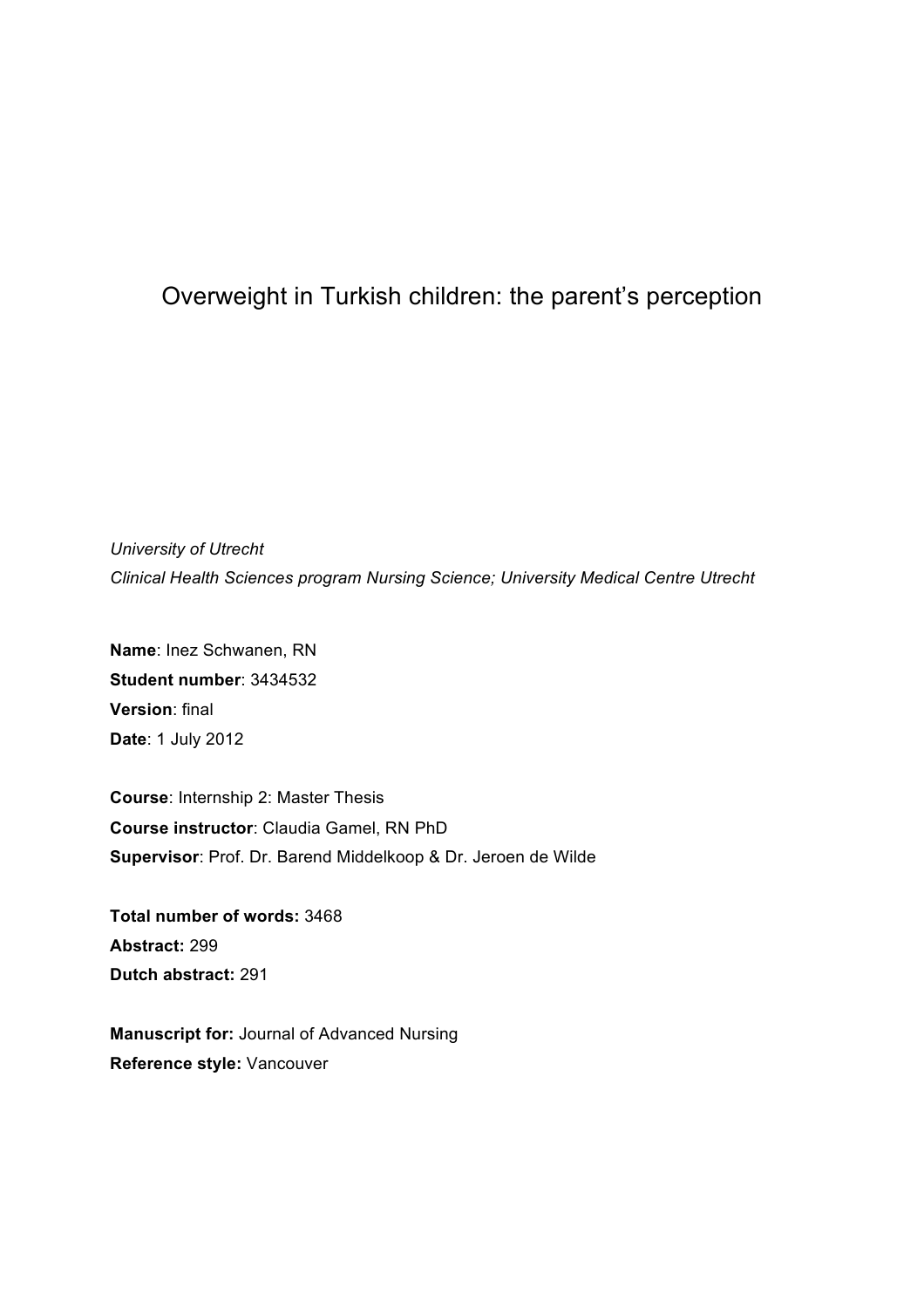#### **Abstract**

Title: Overweight in Turkish children: the parent's perception

Background: The prevalence of overweight and obesity in Turkish children is higher compared with Dutch children and is increasing at an alarming rate. Parental recognition and acknowledgement of their child's weight are critical steps in the success of interventions aimed at preventing overweight.

Aim and research question: The study aims to gain insight into the perception of Turkish parents with an overweight or obese child. Two research questions are formulated: 'How do parents perceive childhood overweight in general' and 'how do parents perceive their child's weight?'

Method: Grounded theory (GT) approach. Data were collected from January till May 2012 at a Youth Health Care Centre in the Netherlands by using a focus group and in-depth interviews. Data were analysed using open, axial and selective coding.

Results: Ten mothers, one father and one informant were interviewed. A pattern of perception among Turkish parents emerged, characterized by two core themes: 'perception of weight' and 'willingness to change' and two contextual themes: 'role of culture' and 'role of family'. Parents misperceived the gravity of their child's weight although they recognized overweight in general. Mothers need to be willing to change the child's lifestyle but they are being influenced by family and culture.

Conclusion: Childhood overweight and obesity among Turkish children could be caused by parental unawareness of their child's weight status, which is strongly influenced by cultural traditions, habits and family.

Recommendations: Nurses should evaluate mothers' perceptions about their children's weight and correct their misperceptions by educating and empowering them. More research is needed to assess the role of culture (social factor) in a broader Turkish population before developing a culturally tailored intervention. To raise social-cultural awareness it is necessary to start a dialog within the Turkish community about health issues associated with overweight.

Keywords: parental perception, Turkish ethnicity, childhood overweight, school nurses, cultural influence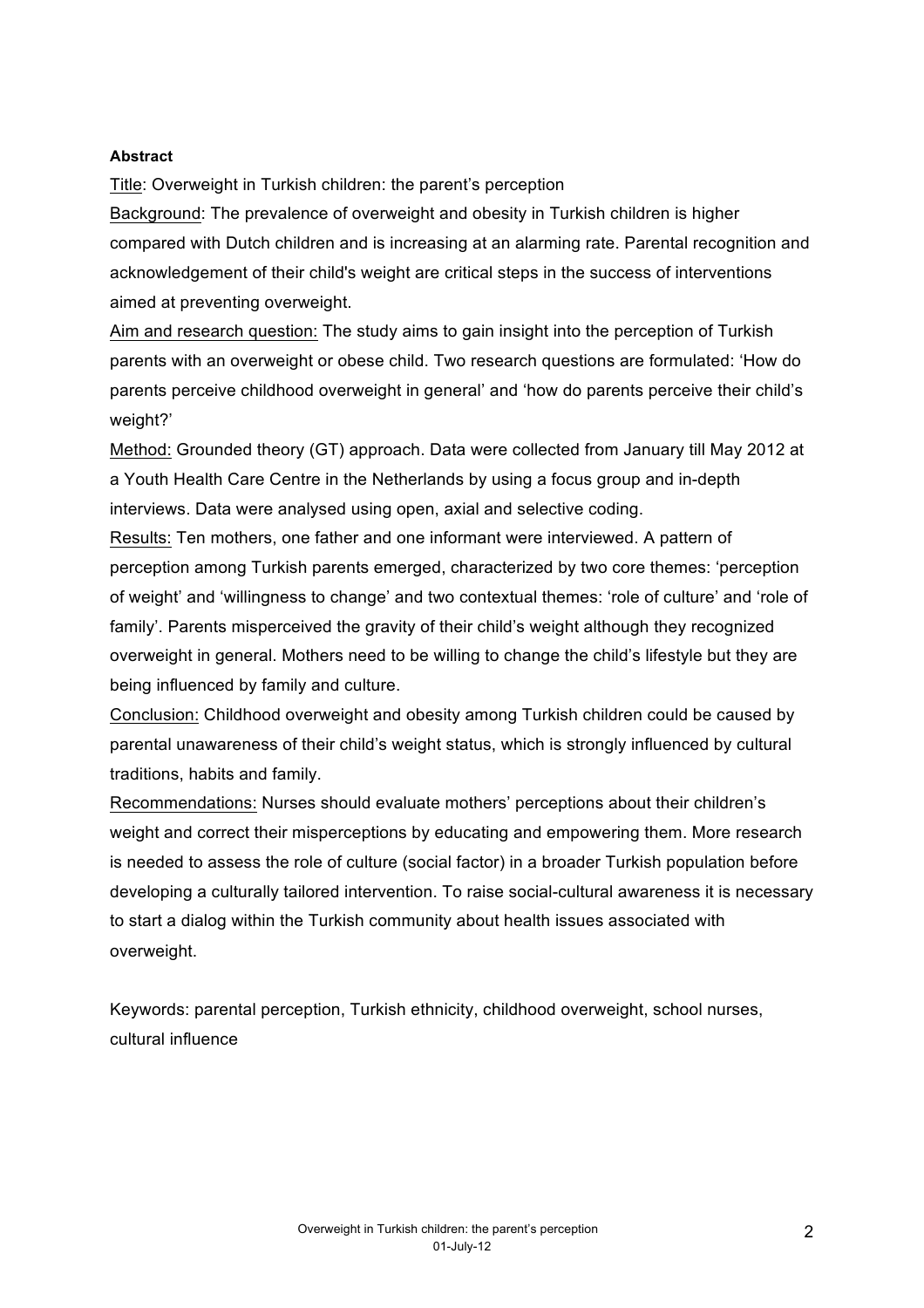#### **Samenvatting**

Titel: 'Overgewicht bij Turkse kinderen: beleving van de ouders.'

Inleiding: De prevalentie van overgewicht en obesitas bij Turkse kinderen woonachtig in Nederland is hoog en neemt in alarmerend tempo toe. Het herkennen en erkennen van het gewicht van hun kind door ouders zijn essentiële stappen in een succesvolle interventie. Doel en onderzoeksvragen: Inzicht krijgen in de beleving van Turkse ouders met een kind met overgewicht of obesitas. Om dit doel te bereiken zijn twee onderzoeksvragen geformuleerd: Hoe ervaren Turkse ouders overgewicht in het algemeen en hoe ervaren zij het overgewicht van hun eigen kind.

Methode: Middels een grounded theory design zijn gegevens verzameld van Januari tot Mei 2012 bij een jeugdgezondheidzorg afdeling in Nederland door middel van een focusgroep en diepte-interviews. Om data te analyseren is gebruik gemaakt van open, axiaal en selectief coderen.

Resultaten: Tien moeders, een vader en een informant zijn geïnterviewd. De ervaring door Turkse ouders werd gekenmerkt door twee thema's: 'perceptie van gewicht' en 'motivatie tot verandering' en twee contextuele thema's: 'rol van cultuur' en 'rol van familie'.

Conclusie: Het overgewicht bij Turkse kinderen kan worden veroorzaakt doordat ouders de ernst van het gewicht van hun kind niet herkennen. Deze wordt sterk beïnvloed door familie en culturele tradities en gewoonten.

Aanbevelingen: Verpleegkundigen zouden in hun gesprekken met Turkse ouders kunnen overwegen om de beleving van de moeder te evalueren en te onderkennen dat cultuur en familie een grote rol spelen in de leefstijl van een kind. Het is aanbevolen aanvullend kwalitatief onderzoek te verrichten, onder een bredere Turkse populatie, alvorens een cultuur specifieke interventie te ontwikkelen. Het is noodzakelijk om in dialoog te gaan met de Turkse gemeenschap, om het bewustzijn van de gezondheidsrisico's van overgewicht te verhogen, om zo een sociaal-culturele verandering in gang te zetten.

Trefwoorden: ouderlijke beleving, Turkse etniciteit, overgewicht bij kinderen, jeugdverpleegkundigen, cultuur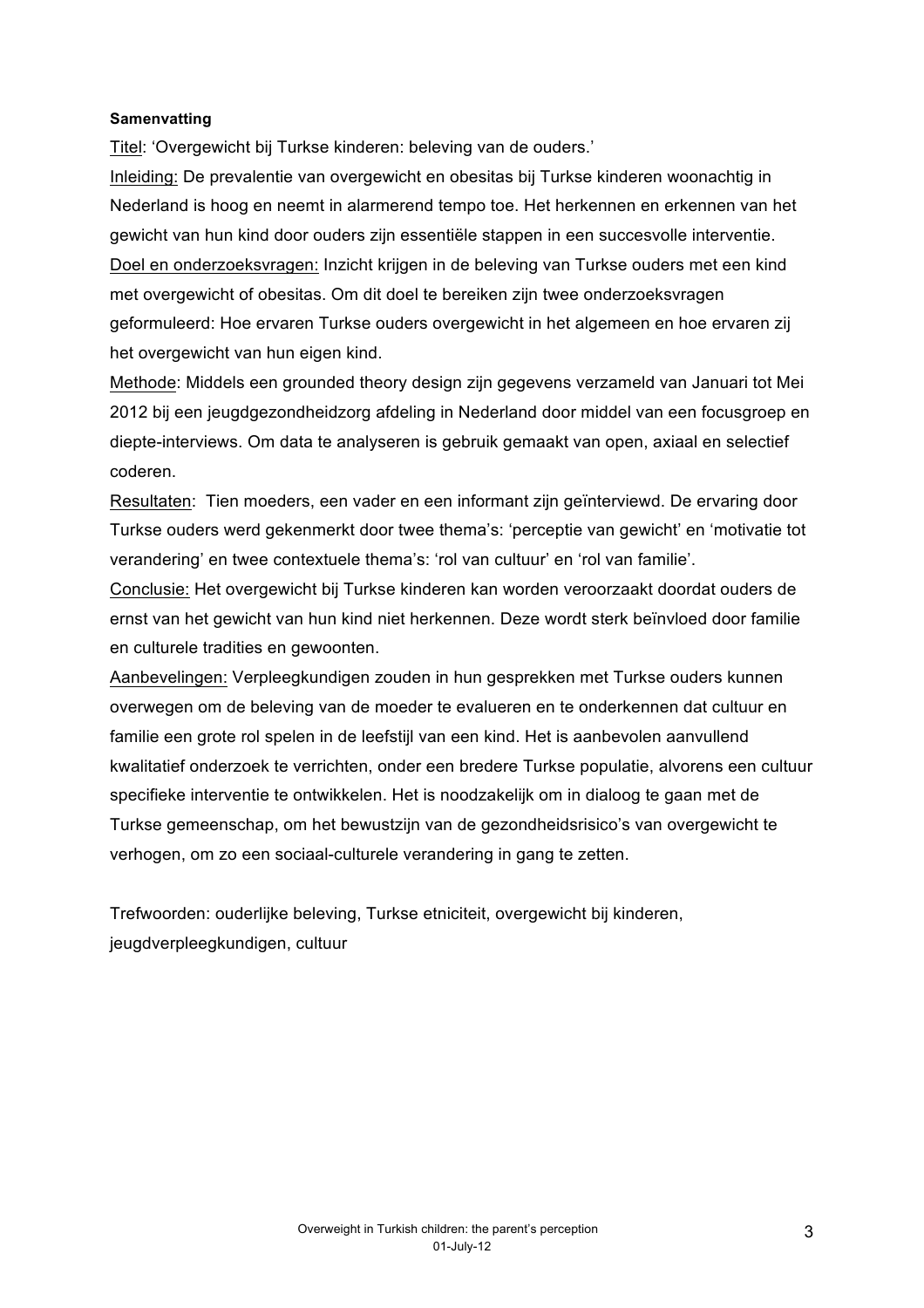#### **Background**

Childhood overweight and obesity is an epidemic health problem according to the World Health Organization<sup>1</sup>. To assess a child's weight status, sex and age dependent, universal Body Mass Index (BMI) cut-off points  $(kq/m2)^2$  are used.

Worldwide, several studies have shown that the prevalence of obesity is substantially higher among minority groups and people with lower socioeconomic status, both in adults and children<sup>3-4</sup>. Non-Western migrants living in Western societies are a high-risk group for the development of overweight and obesity.

The Netherlands is no exception and, thus, the prevalence of overweight and obesity among minority children is higher than among Dutch children<sup>5</sup>. In the fifth Dutch Growth Study data were collected on children of Dutch, Turkish and Moroccan origin of the age 0-21 years in the Netherlands. The study reported the prevalence of overweight, based on universal cut-off points, of 32.5% in Turkish boys and 31.7% in girls, and for obesity 8.4% in boys and 8.0% in girl $\mathsf{s}^6$ .

Where Dutch children have reached a plateau<sup>5</sup>, the prevalence of overweight and obesity in minority children is already higher and is still increasing at an alarming rate, especially in children of Turkish ethnicity. This is of great concern because of the serious health problems that are associated with childhood overweight and obesity, such as childhood obesity, type 2 diabetes, hyperlipidemia and hypertension<sup>7-9</sup>. Overweight and obese Turkish children have a higher prevalence of cardiometabolic risk factors relative to their peers of Dutch and Moroccan ethnicity<sup>10</sup>. In addition, childhood overweight and obesity is associated with adult morbidity and mortality<sup>11</sup>.

Parents play an essential role in preventing childhood obesity<sup>12</sup>. Parental recognition and acknowledgement of their child's weight are critical steps in the success of interventions aimed at preventing overweight<sup>13-15</sup>.

School nurses of the Dutch Youth Health Care system motivate parents to initiate lifestyle changes<sup>16</sup>. Since 2006, the Youth Health Care Centre in The Hague has provided an intervention for parents with children from 2 to 19 years that are overweight or obese. However, according to an evaluation done by Crone and van Dorst<sup>17</sup>, the effects of the intervention on BMI are not significant. Nurses state that they find it difficult to motivate parents to initiate lifestyle changes.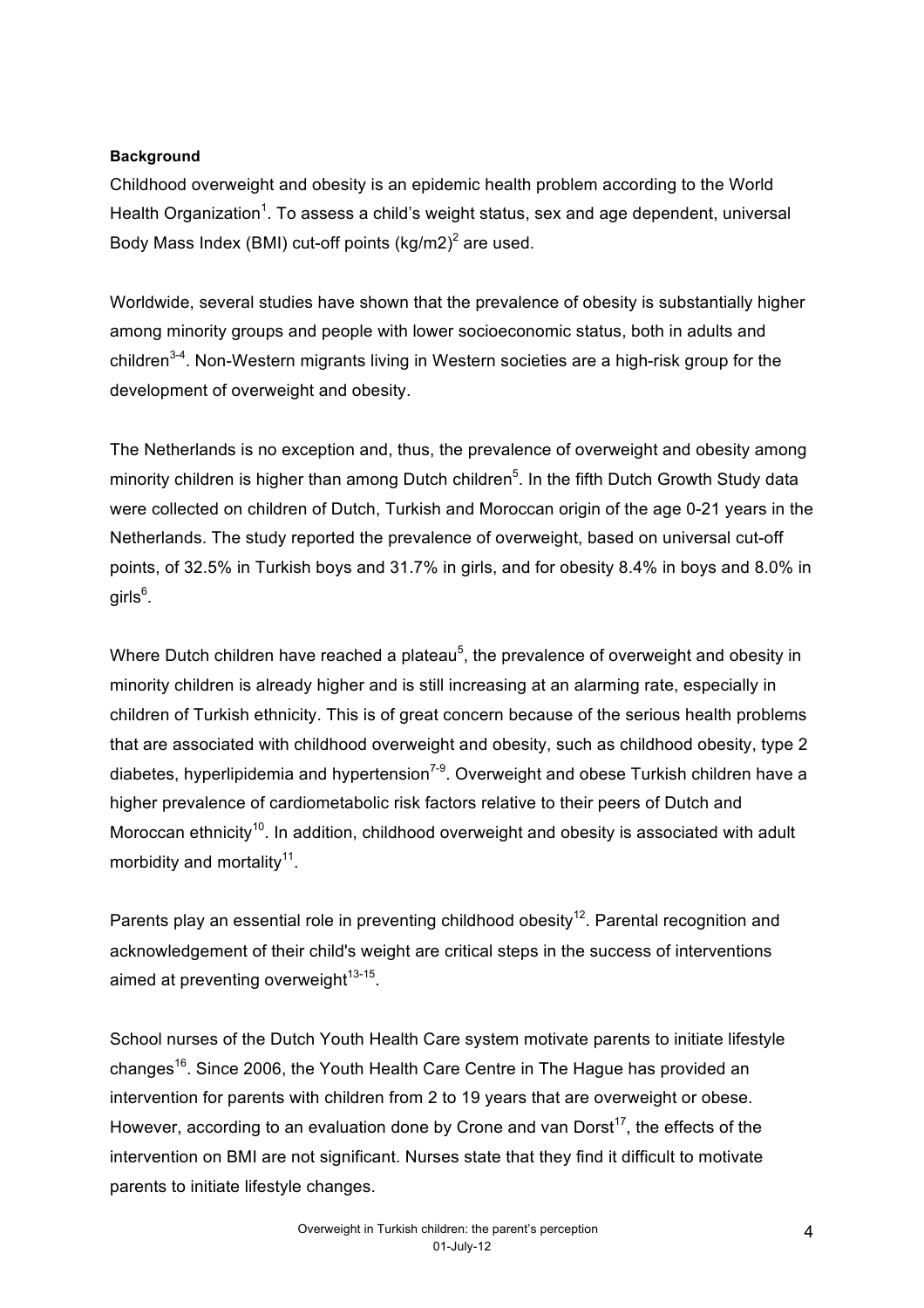To achieve a successful lifestyle intervention it is recommended that caregivers take the influence of culture on family lifestyle into account<sup>18</sup>. Culturally-adapted interventions have shown to be a promising way to reduce overweight and obesity among U.S. minority children<sup>19</sup>. In the Netherlands observational studies found that health promotion interventions should be culturally tailored $20-21$  but no studies were conducted regarding culturally tailored interventions in overweight and obese Turkish children.

#### **Problem statement**

Understanding parental perceptions of their child's weight and the influences of culture on family lifestyle are key factors in initiating lifestyle changes. It is unknown what the perception of Turkish parents in the Netherlands is about their children's weight.

# **THE STUDY**

# **Aim and Research question**

The study aims to gain insight into the perception of Turkish parents with an overweight or obese child between the ages of 2 and 19. With this information it is possible to form a theory that can be helpful in developing a culturally tailored nurse-led intervention to initiate lifestyle changes for Turkish parents with an overweight or obese child.

To address this goal, the following research questions were formulated:

- 1) How do parents perceive childhood overweight in general?
- 2) How do parents perceive their child's weight?

# **Design**

Grounded theory (GT), which is a qualitative design, was followed during this study. GT gives more insight into the perception of Turkish parents. In GT no assumptions or hypotheses are formed a-priori<sup>22</sup>. In order to find underlying concepts and develop a theory, techniques such as constant comparison are used, as suggested by Strauss and Corbin<sup>23</sup>.

#### **Sample**

Participants were recruited from one Youth Health Care Centre in the city of The Hague. The centre is located in a district where approximately 20% of the residents (17,000) are of Turkish ethnicity.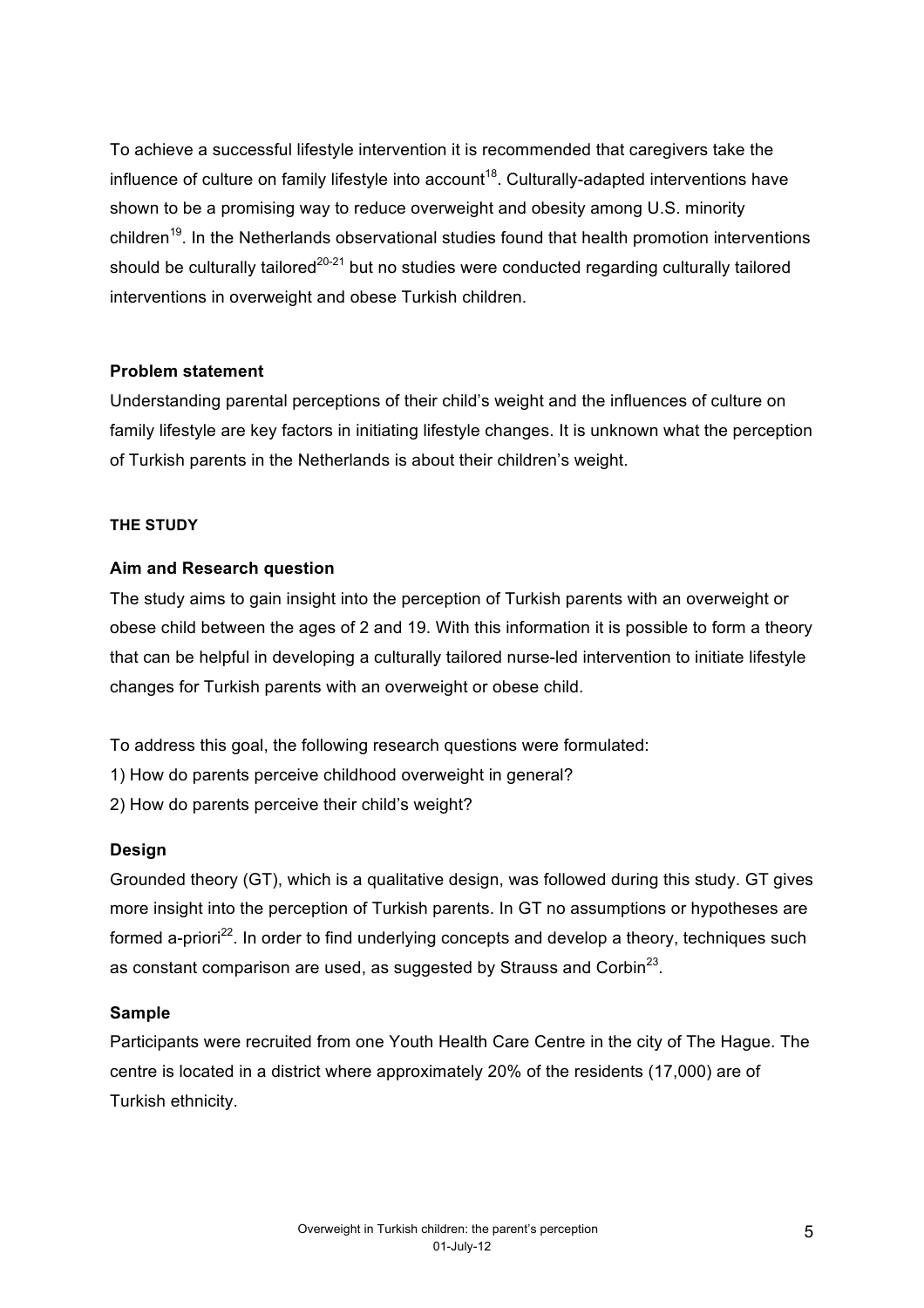Participants were eligible if they were first generation Turkish migrants and had an overweight or obese child. First generation is defined as being born in Turkey and having at least one parent who was also born in Turkey. Universal BMI cut-off points<sup>2</sup> where used to determine the child's weight status. Participants were excluded if they did not understand or speak the Dutch language or were not able to give informed consent.

To select participants that are the most informative, purposeful sampling was used for the first focus group and the in-depth interviews. After the data analysis, theoretical sampling was used for the selection of two participants and one informant to enrich the data. The informant is used to gain more insight into underlying relations, as it was difficult for the participants to verbalize these relations due to the language barrier. Three nurses and three physicians, not otherwise involved in the study, identified all of the potential participants during their consultation hour and asked their consent for participation in the study.

# **Data collection**

Data were collected from January till May 2012. In the focus group interview participants were invited to share thoughts and experiences in a conversational style. Later, in-depth interviews were conducted to gain more understanding of the underlying concepts. A written topic guide was used in both the focus-group and the in-depth interviews to ensure that all areas were covered while allowing participants to talk freely (table 1). To gather richer data, the topic guide was amended as the study progressed, as suggested by Charmaz<sup>24</sup>.

An observer made field notes during the focus group to record group processes and interaction. A short questionnaire was used to obtain demographic information from participants. Digital recordings were made. The focus group and in-depth interviews were conducted and transcribed verbatim by the field researcher (IS).

A small sample of a population with a high level of homogeneity is sufficient to enable the development of meaningful themes and useful interpretation<sup>25-26</sup>. As first generation Turkish parents are a homogenous population, 12 participants were enough to reach saturation.

# **Ethical considerations**

The study was conducted according to the principles of the Declaration of Helsinki $^{27}$ , the Medical Research Involving Human Subjects Act (WMO)<sup>28</sup>, Dutch Personal Data Protection Act<sup>29</sup> and Code of Conduct for Health Research<sup>30</sup>. No ethical approval was necessary.

All participants have received written information about the aim of the study and have given informed consent prior to the interviews. To protect participants' identities, pseudonyms are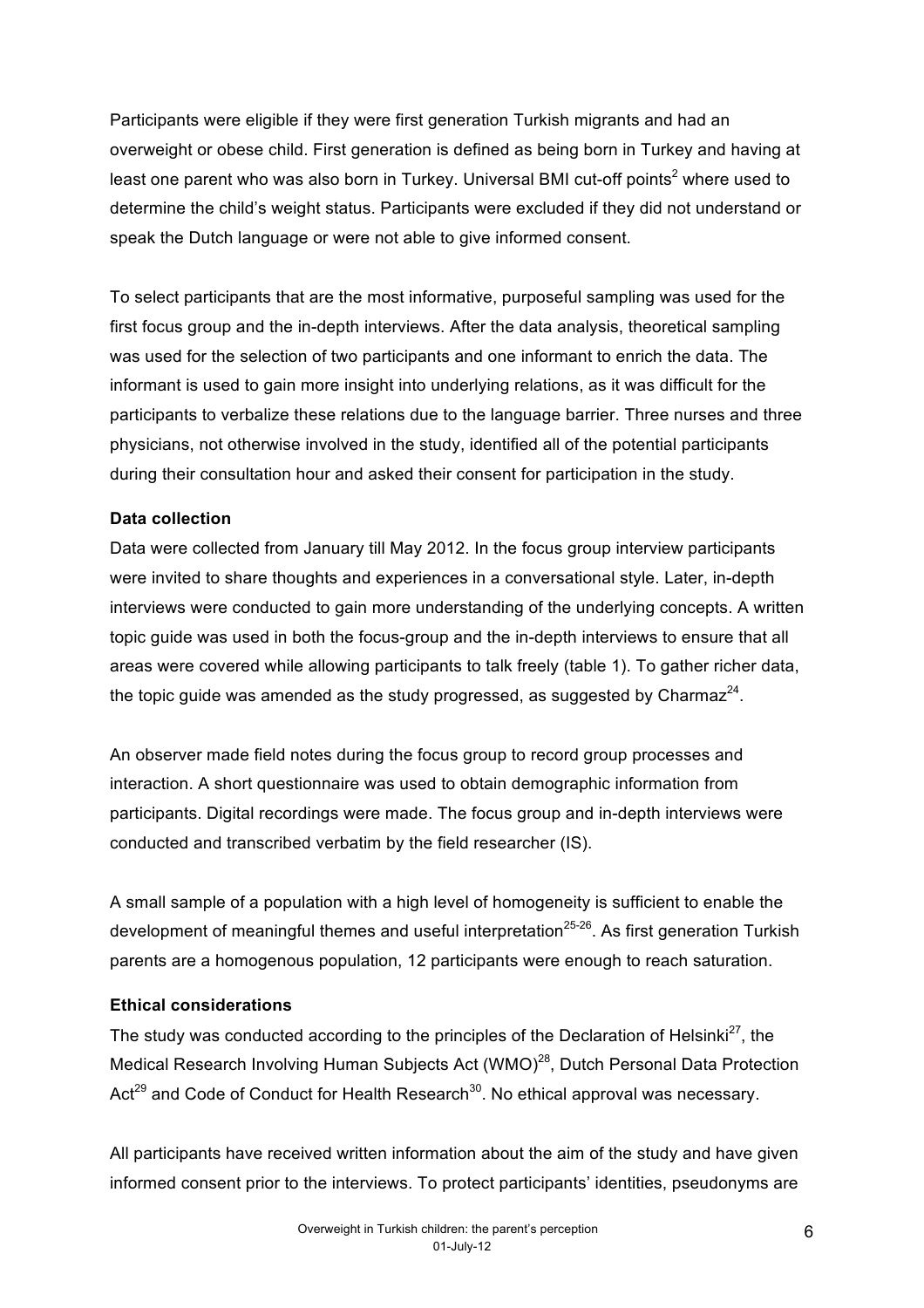used to refer to quotes or other data and identifying features have been edited out. IS is employed at the Youth Health Care and did not contribute to the care of the participants to avoid role confusion.

# **Data analysis**

The analysis was carried out in accordance with the techniques recommended by GT. Data were analysed during an iterative constant comparison process with data collection<sup>24</sup>. For example, the focus group data were analysed before the in-depth interview was conducted.

IS conducted the coding; a second researcher (JW) independently coded two in-depth interviews to compare coding. The process started with line-by-line reading and identification of significant words or phrases to compare for similarities (open coding). This is an emic approach; no coding tree is provided a-priori. Similar actions, events and objects were grouped together and formed categories (axial coding). Core categories were then identified and described by thematic content (selective coding) $31-32$ .

Memos and field notes were used to elaborate processes, assumptions and actions to go beyond individual cases and define patterns. NVivo 9.0 was used to manage and store the data.

#### **Rigour**

Several strategies were used to ensure trustworthiness and transferability of the study, such as coding by multiple researchers, peer review and data triangulation.

#### **RESULTS**

Twenty mothers and nine fathers agreed to participate in the study. Ten mothers and eight fathers never showed up despite the researchers' attempts to reschedule and make new appointments. Ten mothers, one father and one informant were interviewed. The study participants ranged in age from 20 to older than 50, nine participants had finished primary school, two secondary school and one vocational education (table 2).

#### **Overview of themes**

Two core themes, 'perception of weight' and 'willingness to change', and two contextual themes, 'role of culture' and 'role of family', emerged from the data (table 3). The framework provides a global overview of the themes. The framework is a description of the mothers' view of the total process (figure 1).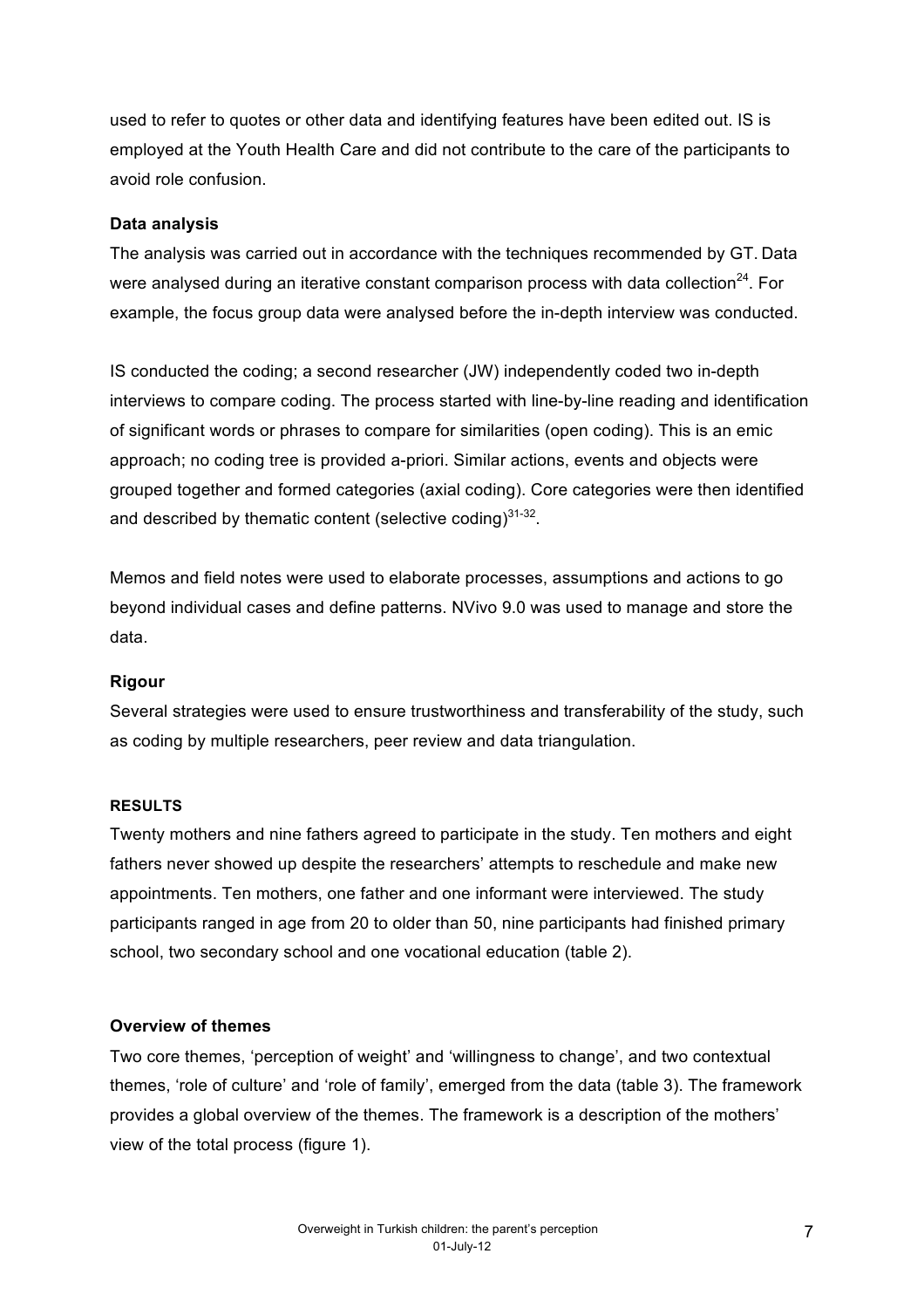# **Perception of weight**

To determine how the participants perceive weight in general, they were shown five pictures of Turkish children, each of a different weight status: normal weight, a bit overweight, overweight, obese and morbidly obese. In a conversational way they made the connection between their perception of weight in general and their perception of the body image of their own child. All the mothers recognized correctly which picture belonged to which weight status.

*'If you look here, he's really skinny. But if you look here, you see a little belly and then step-by-step the belly grows and the legs are thicker.' (D)*

When discussing the body image of their own child greater differences were seen between the answers of the participants. Although parents recognized overweight in general, they misperceived the weight of their own child.

*'The weight of my child is good. She is only a child, I can't…. Maybe when she grows up, then her weight will be less. She is not sick.' (K*)

*'My children are not overweight. I really don't have children that are overweight.' (H)* 

Some parents recognized overweight in their child but misperceived the gravity of this condition. For example, the following statement was made by a mother whose child is obese.

*'Yes, she is a little bit overweight. If I want to buy clothes for her and she likes something, it is not available in her size. She needs to lose a little bit of weight.' (L)*

The opinion of the parents is being influenced by a complex set of factors including culture and family; both are discussed later in contextual themes.

#### **Willingness to change**

According to the mothers, it is their task to raise the children and cook; this is part of the Turkish culture. Therefore, they identified themselves as the ones who most affect the lifestyle of the children. Due to this fact, initiating lifestyle changes requires the mother's desire to change.

*'My sister's child is obese. She knows that he is overweight but she doesn't think that it is a problem. She thinks that when her son is older, if he is still too heavy, he will lose weight himself without needing her to intervene.' (1)*

*'At first, it is the task of the mother to know for sure that she wants to change. She is the one who needs to pay attention to the child. If the mother is not willing, it isn't going to happen.' (G)*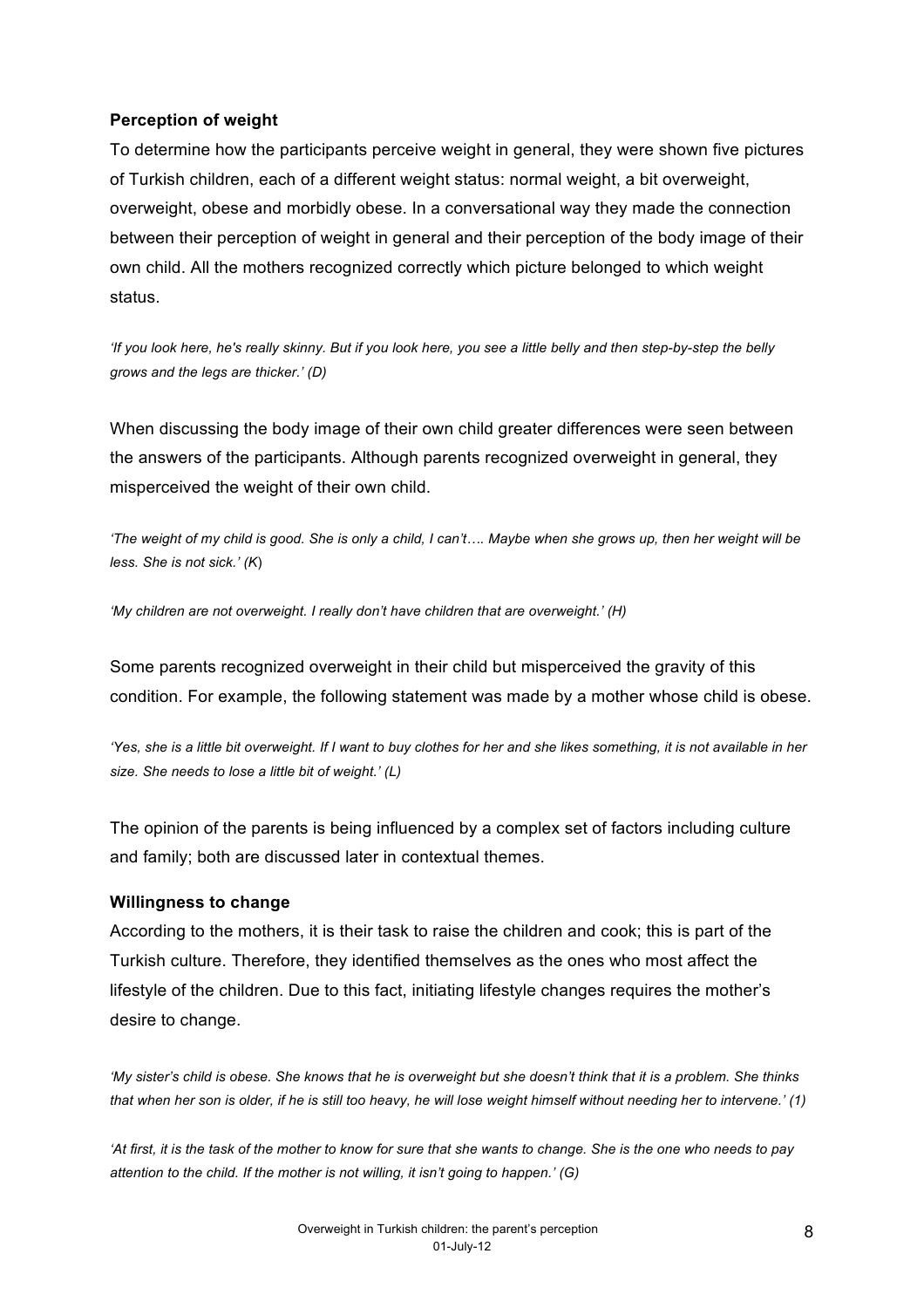The mother needs to be supported in this process by family. Without this support the mothers think that it is difficult to overcome barriers. Some barriers that are identified by the mothers are part of habits in the Turkish culture.

#### Role of culture

Culture plays a big role in how parents perceived their child's weight and it influences the lifestyle of parents and children. In the Turkish community many believe that being overweight is the standard for looking good. Health problems due to overweight are trivialized and some people merely remark that those with a healthy weight can have health problems as well.

*'When I go to Turkey with my children, they say the weight is good, not too heavy and not a problem at all.' (A)*

*My other daughter has a healthy weight but my parents are telling me that she is too skinny. They say that I don't feed her well and then they make food for her. (B)*

Hospitality is an important part of Turkish culture. Participants described the culture as open and warm. Social contacts are important so friends, family and neighbours visit each other quite often. According to tradition, they always offer visitors coffee or tea and invite them to eat. The food that is prepared is greasier than Dutch food and the portions are larger. It is considered rude to refuse the food that is offered.

*'I have to prepare food. All Turkish people prepare food when friends or family are visiting. Later today I have a visit from friends and I have to make dinner when I get home.' (I)*

*'We prepare food differently than Dutch people do. We prepare it with butter and whole milk. We use more grease.' (D)*

Another aspect of the culture is physical inactivity. Participants described themselves as not being a role model for their children in, for example, organized sports.

*'Turkish parents don't exercise themselves or participate in organized sport. They can't set an example for their children. Maybe some fathers are exercising, playing soccer or going to swimming but I don't see the mothers doing that. Sometimes the children go with their father but overall they just play outside but without exercising.' (1)*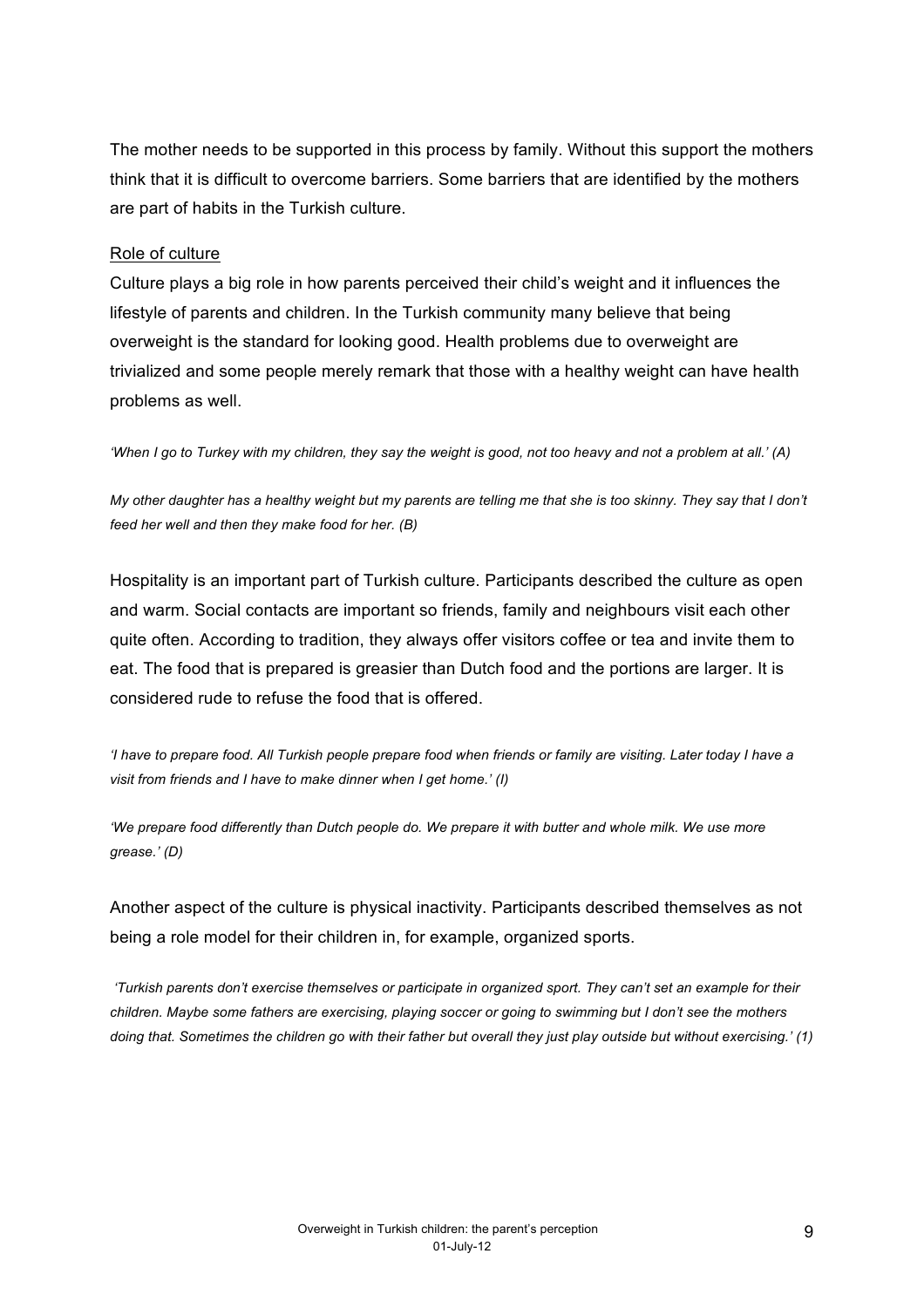#### Role of family

The family, politeness and respect are very important in the Turkish culture. Mothers are confronted by relatives who share the common opinion that being overweight is not a problem and that children will outgrow their overweight. It is confusing and creates tension.

*'But sometimes people tell me not to worry about my child's weight. If they grow up, they lose weight. Sometimes people say 'no, your child's weight is good, it suits her' and others say to my daughter 'no, it's okay, don't lose weight.' I don't know what to do.' (L)*

While talking about the role of family the mothers expressed the feeling that it is especially difficult to go against the grandparents' will. Often grandparents do not agree with the mothers when the mothers are trying to make changes in lifestyle.

'What role do my parents play? They interfere very much with how I raise my children. If you say no then she (the *grandmother) often says yes. You can't reject what they say. You must remain polite and respectful. So it is a big problem, I think.' (1)*

The role of the father is not as restricted by the culture. There are some fathers that work a lot and have little influence on the lifestyle of their children and there are fathers that are more involved, for example, by helping to set rules. Despite this, fathers can influence the mothers' willingness to change, either positively or negatively.

'At home, dad needs to help also with rules about food. If I say: 'No, you can't have that' and dad says: 'Yes', that would be very bad.' (F)

'We are divorced but the father sees the children regularly. He says to me that I need to let her go and don't worry about her weight. When she grows up she will lose the weight herself. He told me that she is not going to be sick because of her weight.' (L)

Mothers think that caregivers need to empower and educate them. They suggest that the open, warm and social aspect of their culture could be helpful, for example, enabling educational sessions to be held in groups. But the involvement of the family is also needed when changing the lifestyle of the children.

#### **DISCUSSION**

This study describes how Turkish parents perceived their child's weight. It identifies two core themes, 'perception of weight' and 'willingness to change', and two contextual themes, 'role of culture' and 'role of family'. This is the first study, known to the researcher, that qualitatively assesses the perception of Turkish parents with an overweight or obese child.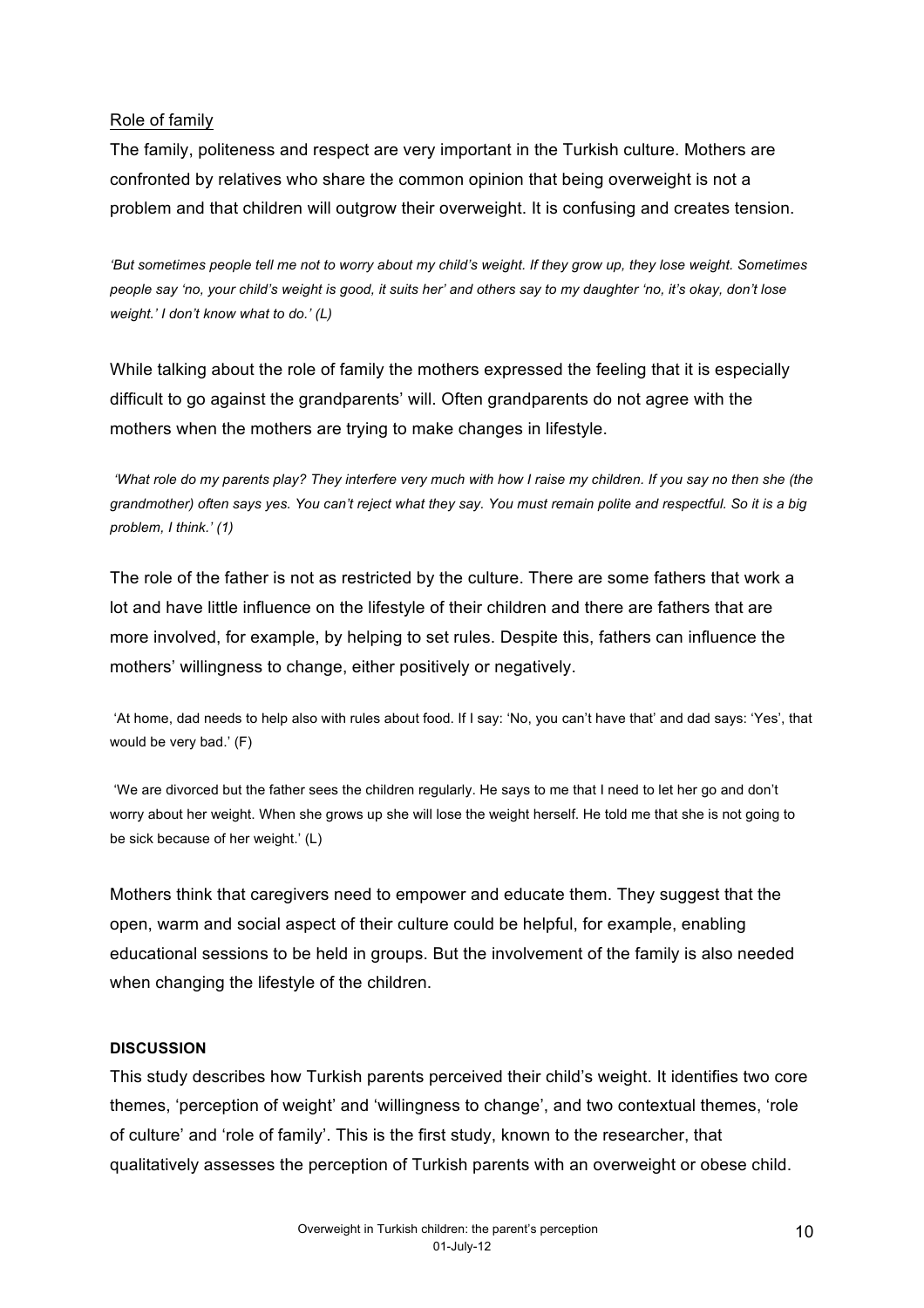Overall, the parents recognized overweight in general but misperceived the weight status of their own child. A quantitative study conducted in Turkey concluded that more than 73.3% of Turkish mothers with an overweight child misperceived their child's weight $^{14}$ . These findings are consistent with several quantitative studies in different countries that conclude that parents misperceived their child's weight<sup>33-35</sup>. Research conducted in Rotterdam suggests that observed unawareness of overweight status by parents is not dependent on ethnicity $^{36}$ . Maybe parents are in denial as a kind of coping skill. Perhaps they are afraid that admitting that their child has an unhealthy bodyweight will lower their child's self-esteem. Further research is needed to explore why parents misperceive their child's bodyweight and to understand the underlying causes.

By conducting this research we learned more about the huge role culture and family plays in the perception and lifestyle of Turkish parents and their children. Mothers expressed the tension between the perceptions of overweight by the culture versus their own perception. They even seemed to apologize, non-verbally during the interviews, for eating habits within their culture and remarked that changing the lifestyle of their children is very difficult for them due to the influence of family (especially grandparents). To help these parents and reduce the prevalence of childhood overweight in the future, it is necessary to start a dialog within the Turkish community. For example, key figures such as imams could be used to raise social-cultural awareness of the health risks and other issues that are associated with childhood overweight and obesity.

The study is limited to first generation Turkish parents who speak the Dutch language. Nine fathers gave consent to participate in the study, but they did not show up for their appointments for unknown reasons. No information is gathered from second and third generation immigrants and the role of acculturation is not investigated. This information would provide a broader view of the needs of Turkish parents. To ensure the participation of fathers, future research could recruit male key-informants within the Turkish community. Moreover, this study only includes participants who were from one Youth Health Care Centre. All participants knew that they were invited to participate specifically because caregivers assessed their child as overweight or obese, which could have influenced the results.

In addressing childhood obesity, it is important to recognize that parental, family and community messages and methods are different for each ethnic group because of cultural traditions, norms and habits<sup>37</sup>. When parents are unaware of their child's overweight, they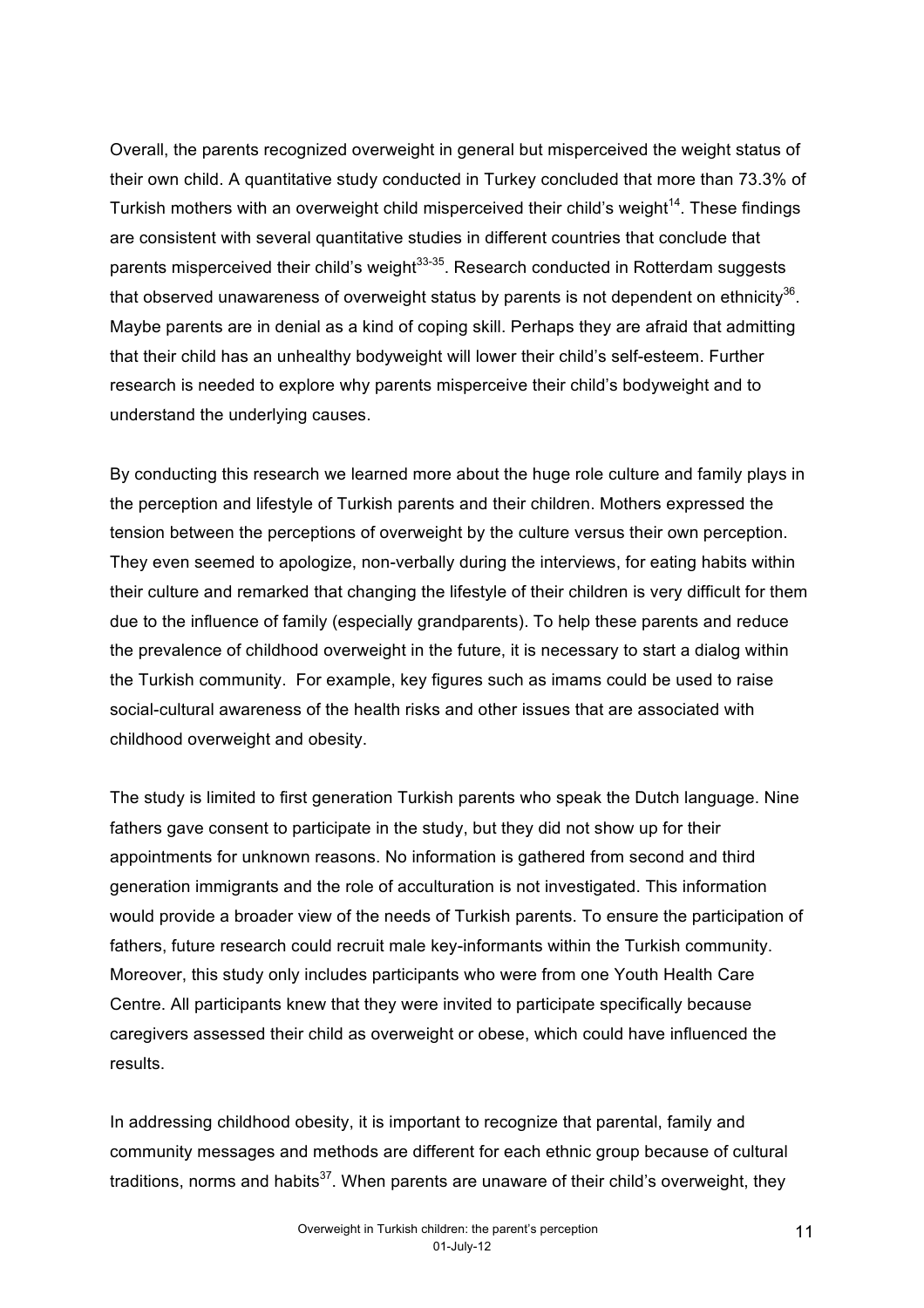cannot be expected to change their child's lifestyle. School nurses are in a valuable position to take the lead to tackle the problem of childhood overweight and obesity<sup>38-40</sup>. In the current Dutch youth health care system there are no guidelines for school nurses that advise them on how to reach and motivate Turkish parents to make lifestyle changes. The framework (figure 1) can be helpful for school nurses to gain understanding of how Turkish mothers view the process of initiating healthy lifestyle changes. Therefore, school nurses and other caregivers should evaluate parents' perceptions about their children's weight and correct their misperceptions by educating them about weight, health risks and cultural influence. In this process it is important to acknowledge the role of the family and involve them in the intervention. A culturally tailored nurse-led intervention needs to be developed focusing first on making Turkish parents aware of their child's weight status and empowering and educating them by using the open, warm and social aspect of their culture. It is recommended that researchers continue assessing and involving Turkish parents or key informants when developing this intervention, to make sure that it is culturally tailored and not based on the assumptions of the developer.

#### **CONCLUSION**

Overweight and obesity among Turkish children could be caused by parental unawareness of their child's weight status. Turkish parents recognized overweight in general but are strongly influenced by cultural traditions, habits and family in how they perceive their child's weight and their family lifestyle.

#### **Recommendations**

School nurses and other health professionals should evaluate mothers' perceptions about their children's weight and take cultural and family factors into account. The framework (figure 1) could be useful by school nurses and other health professionals to gain understanding of the process of initiating lifestyle changes within Turkish families. To raise social-cultural awareness it is necessary to start the dialog within the Turkish community. Considering the limitations of this study, it is recommended that future research further assess the role of the culture and its social aspects on a broader Turkish population within the Netherlands before developing a nurse-led culturally tailored intervention. Involving male key-informants can help researchers reach fathers and encourage them to participate.

#### **Acknowledgements**

I would like to thank the Youth Health Care Centre and Claudia van Gamel for their contribution and support. Special thanks for my family, Jasper and Isabella for their unconditional patience and support.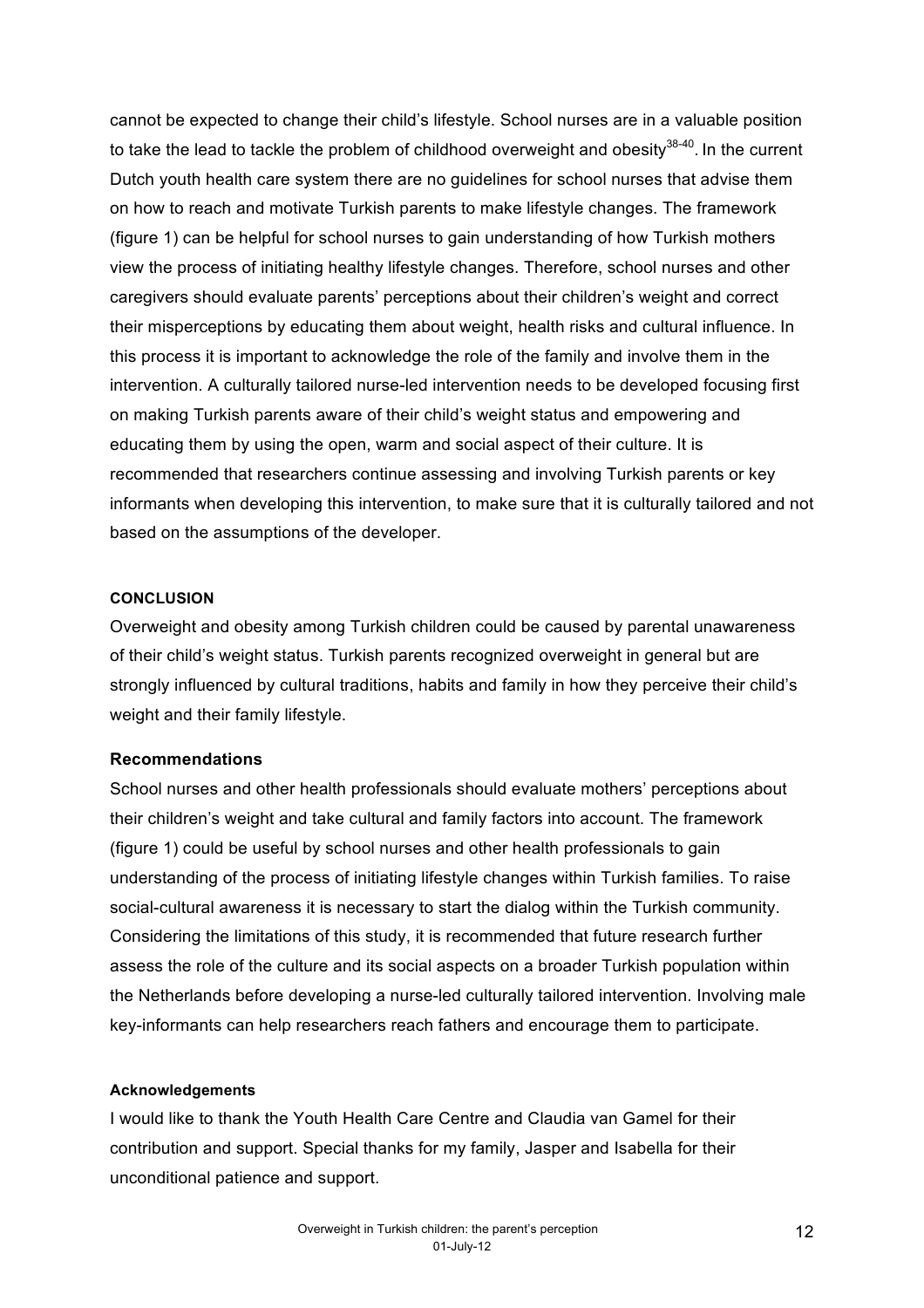# **Funding**

This study received no grant from any funding agency.

# **Conflict of interest**

The authors declare no conflicts of interest.

#### **Author contributions**

IS, JW and BM were responsible for the study concept and design. IS performed the data collection, data analysis and was responsible for the drafting of the manuscript. JW and BM made critical comments to the article and supervised the study.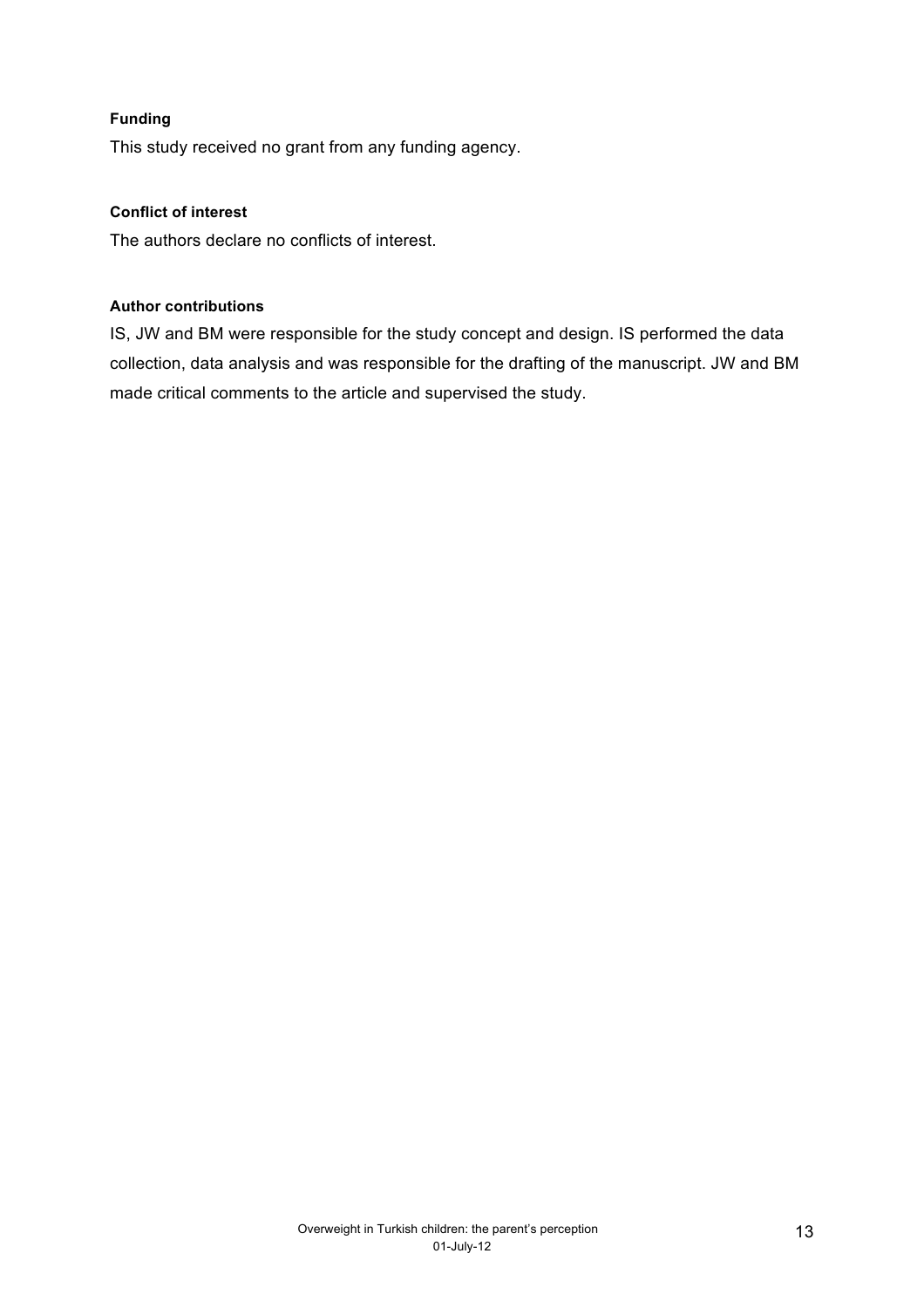#### **Reference list**

- <sup>1.</sup> World Health Organization Consultation of Obesity. Obesity: Preventing and Managing the Global Epidemic of Obesity. Geneva: WHO. 2010.
- <sup>2.</sup> Cole TJ, Bellizzi MC, Flegal KM, Dietz WH. Establishing a standard definition for child overweight and obesity worldwide: International survey. BMJ. 2000; 320(7244):1240–1243.
- <sup>3.</sup> Wardle J, Brodersen NH, Cole TJ, Jarvis MJ, Boniface DR. Development of adiposity in adolescence: Five year longitudinal study of an ethnically and socioeconomically diverse sample of young people in Britain. BMJ. 2006; 332(7550):1130–1135.
- 4. Whitaker RC, Orzol SM. Obesity among US urban preschool children: Relationships to race, ethnicity, and socioeconomic status. Arch Pediatr Adolesc Med. 2006; 160(6):578–584.
- $5.$  de Wilde JA, van Dommelen P, Middelkoop BJC, Verkerk PH. Trends in overweight and obesity prevalence in Dutch, Turkish, Moroccan and Surinamese South Asian children in the Netherlands. Archives of Disease in Childhood. 2009; 94(10):795–800.
- 6. Schönbeck Y, Van Buuren S. Factsheet Resultaten Vijfde Landelijke Groeistudie. Leiden: TNO kwaliteit van leven. 2010.
- <sup>7.</sup> Biro FM, Wien M. Childhood obesity and adult morbidities. Am J Clin Nutr. 2010; 91(5):1499S-1505S.
- 8. Daniels SR. Complications of obesity in children and adolescents. Int J Obes Relat Metab Disord. 2009; 33 Suppl 1:S60–5.
- $9.$  Dietz WH. Health consequences of obesity in youth: childhood predictors of adult disease. Pediatrics. 1998; 101(3 Pt 2):518–525.
- <sup>10.</sup> van Vliet M, von Rosenstiel IA, Schindhelm RK, Brandjes DPM, Beijnen JH, Diamant M. Ethnic differences in cardiometabolic risk profile in an overweight/obese paediatric cohort in the Netherlands: A cross-sectional study. Cardiovasc Diabetol. 2009; 8:2.
- <sup>11.</sup> Maffeis C, Tatò L. Long-term effects of childhood obesity on morbidity and mortality. Horm Res. 2001; 55 Suppl 1:42–45.
- 12. Jansen E, Mulkens S, Jansen A. Tackling childhood overweight: Treating parents exclusively is effective. Int J Obes (Lond). 2011.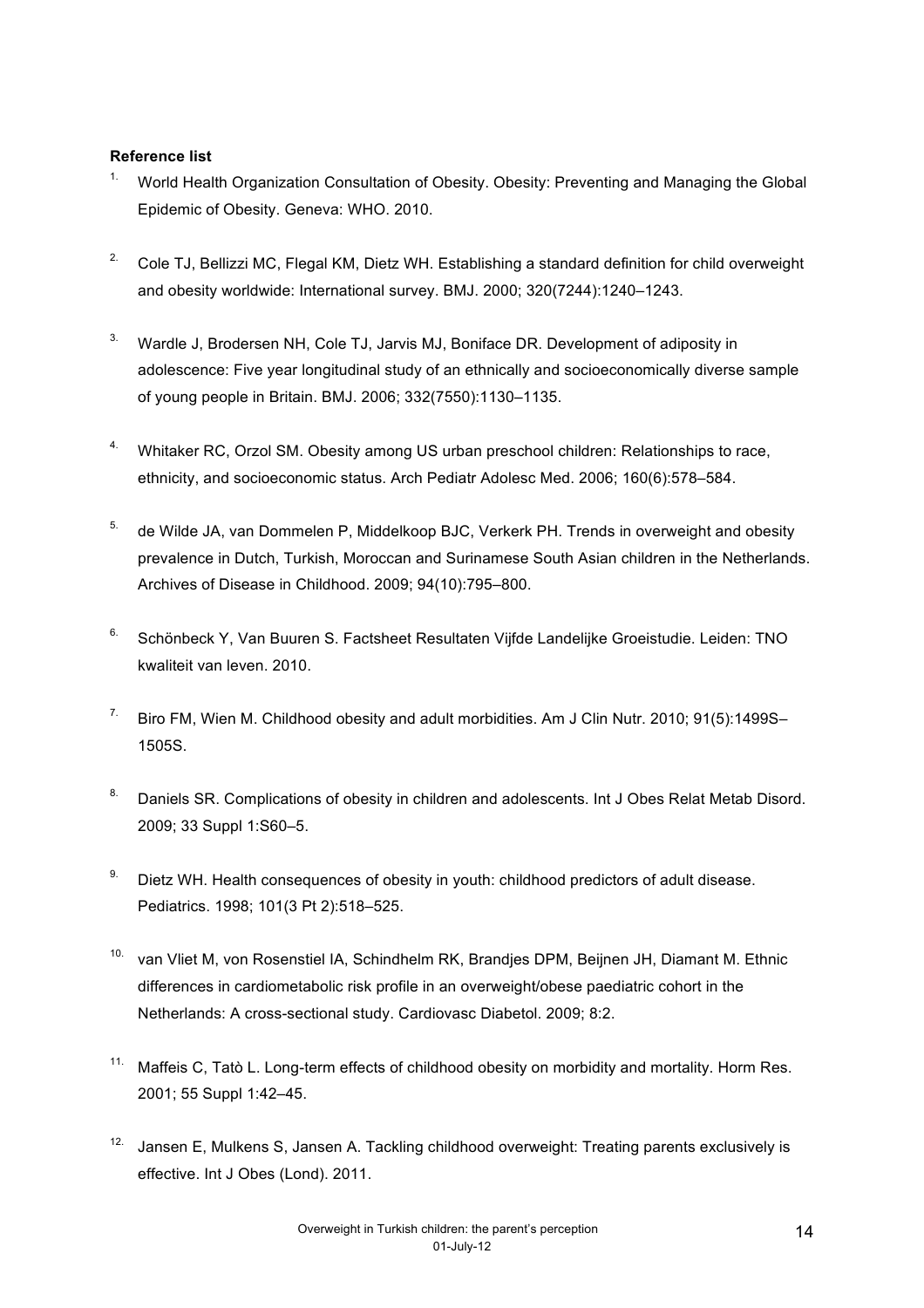- <sup>13.</sup> de Hoog MLA, Stronks K, van Eijsden M, Gemke RJBJ, Vrijkotte TGM. Ethnic differences in maternal underestimation of offspring's weight: the ABCD study. Int J Obes (Lond). 2011.
- <sup>14.</sup> Esenay FI, Yigit R, Erdogan S. Turkish mothers' perceptions of their children's weight. J Spec Pediatr Nurs. 2010; 15(2):144–153.
- <sup>15.</sup> Crawford D, Timperio A, Telford A, Salmon J. Parental concerns about childhood obesity and the strategies employed to prevent unhealthy weight gain in children. PHN. 2006; 9(7):889–895.
- 16. Werkgroep Jeugdgezondheidszorg. Basistakenpakket jeugdgezondheidszorg 0 19 jarigen. Den Haag: Ministerie van Volksgezondheid, Welzijn en Sport; 2002.
- <sup>17.</sup> Crone M, van Dorst AGC. Evaluatie Actieprogramma Gezond Gewicht. Leiden: TNO Kwaliteit van Leven; 2008. Report No.: KvL/P&Z/2008.138.
- 18. Green J, Waters E, Haikerwal A, O'Neill C, Raman S, Booth ML, Gibbons K. Cultural and environmental influences on child activity and eating in Australian migrant communities. Child Care Health Dev. 2003; 29(6):441–448.
- 19. Seo D-C, Sa J. A meta-analysis of obesity interventions among U.S. minority children. J Adolesc Health. 2010; 46(4):309–323.
- <sup>20.</sup> Doak CM, Visscher TLS, Renders CM, Seidell JC. The prevention of overweight and obesity in children and adolescents: A review of interventions and programmes. Obes Rev. 2006; 7(1):111– 136.
- <sup>21.</sup> Singh AS, Chinapaw MJ, Brug J, Kremers SP, Visscher TL, Van Mechelen W. Ethnic differences in BMI among Dutch adolescents: What is the role of screen-viewing, active commuting to school, and consumption of soft drinks and high-caloric snacks? Int J Behav Nutr Phys Act. 2009; 6:23.
- <sup>22.</sup> Creswell JW. Qualitative inquiry & research design. California: Sage Publications; 2007.
- <sup>23.</sup> Strauss A. Corbin J. Basics of Qualitative Research Technique and Procedures for Developing Grounded Theory. London: Sage Publications; 1998.
- 24. Charmaz K. Gathering Rich Data. Constructing Grounded Theory: A Practical Guide Through Qualitative Analysis. 1st ed. London: SAGE publications; 2006. p. 13–41.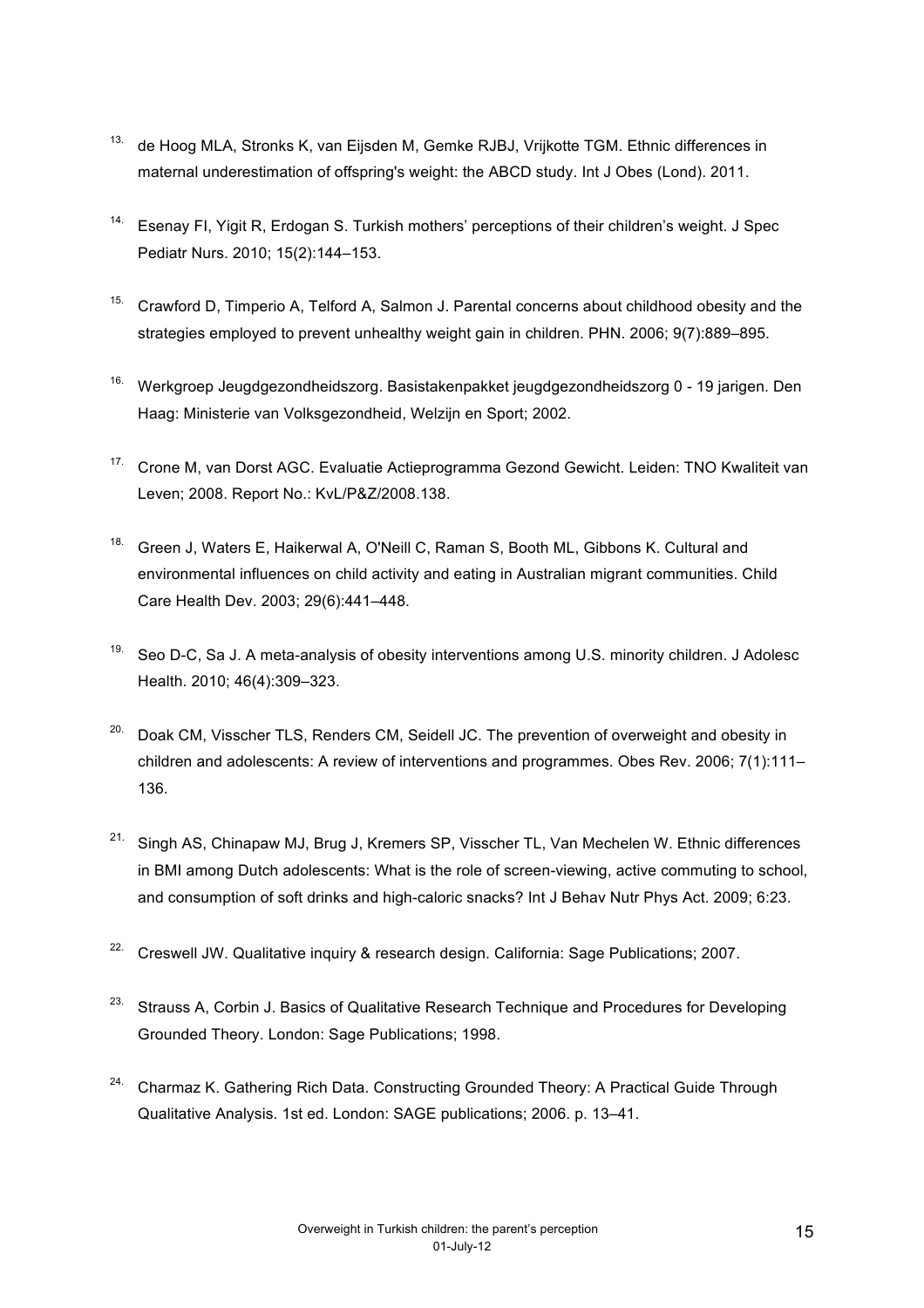- <sup>25.</sup> Ritchie J, Lewis J, Elam G. Designing and selecting samples. Qualitative research practice. A guide for social science students and researchers. 1ste ed. London: Sage publications; 2003. p. 77–108
- <sup>26.</sup> Guest G. How Many Interviews Are Enough?: An Experiment with Data Saturation and Variability. Field Methods. 2006 Feb. 1;18(1):59–82.
- <sup>27.</sup> World Medical Association Declaration of Helsinki. Ethical Principles for Medical Research Involving Human Subjects. Seoul: 59th WMA General Assembly; 2008.
- <sup>28.</sup> Ministry of Health, Welfare and Sport. The Medical Research Involving Human Subjects Act (WMO). the Hague: 2000.
- <sup>29.</sup> Sauerwein LB, Linnemann JJ. Personal Data Protection Act. The Hague: Ministry of Justice; 2001.
- <sup>30.</sup> Federation of Biomedical Scientific Societies. Code of Conduct for Medical Research. The Hague: Commissie Regelgeving en Onderzoek; 2004
- <sup>31.</sup> Dierckx de Casterlé B, Gastmans C, Bryon E, Denier Y. QUAGOL: A guide for qualitative data analysis. International Journal of Nursing Studies. 2012 Mar.;49(3):360–371.
- <sup>32.</sup> Strauss A, Corbin J. Basics of Qualitative Research; Techniques and Procedures for Developing Grounded Theory. 2nd ed. London: SAGE publications; 1998.
- 33. Parry LL, Netuveli G, Parry J, Saxena S. A systematic review of parental perception of overweight status in children. The Journal of Ambulatory Care Management. 2008;31(3):253.
- <sup>34.</sup> Warschburger P, Kröller K. "Childhood overweight and obesity: Maternal perceptions of the time for engaging in child weight management." BMC Public Health. 2012;12(1):295.
- 35. Bossink-Tuna HN, L'Hoir MP, Beltman M, Boere-Boonekamp MM. Parental perception of weight and weight-related behaviour in 2- to 4-year-old children in the eastern part of the Netherlands. Eur J Pediatr. 2008;168(3):333–9.
- <sup>36.</sup> Jansen W, Brug J. Parents often do not recognize overweight in their child, regardless of their socio-demographic background. The European Journal of Public Health. 2006;16(6):645–7.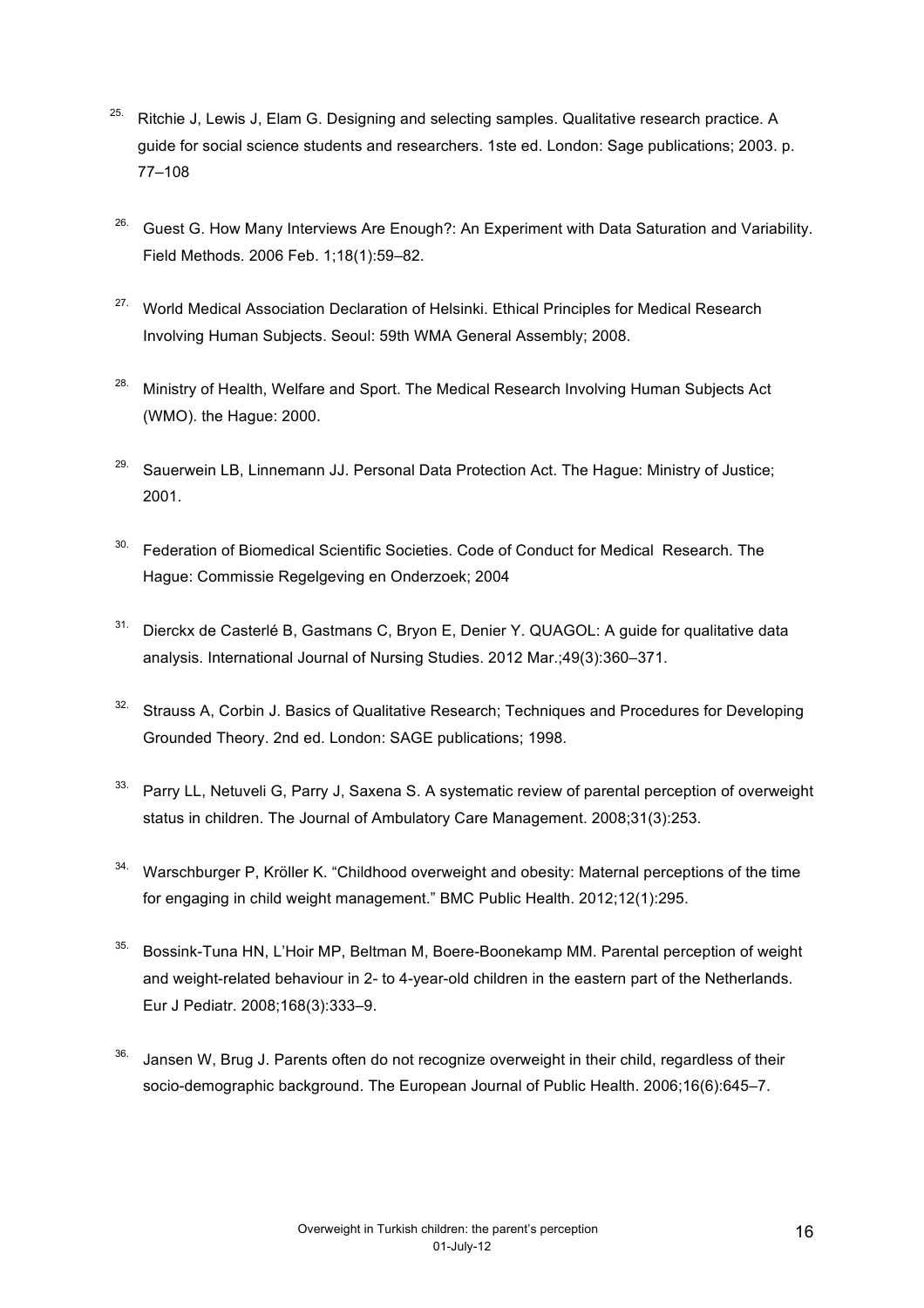- <sup>37.</sup> Crawford PB, Story M, Wang MC, Ritchie LD, Sabry ZI. Ethnic issues in the epidemiology of childhood obesity. Pediatr Clin North Am. 2001;48(4):855–78.
- <sup>38.</sup> Borup IK, Holstein BE. Overweight children's response to an annual health dialogue with the school nurse. International Journal of Nursing Practice. 2010;16(4):359–65.
- <sup>39.</sup> Brink-Melis, W. Preventie overgewicht in de Jeugdgezondheidszorg; gewichtig genoeg?! Utrecht: Universiteit Utrecht. 2009
- 40. Kubik MY, Story M, Davey C. Obesity prevention in schools: Current role and future practice of school nurses. Preventive Medicine. 2007;44(6):504–7.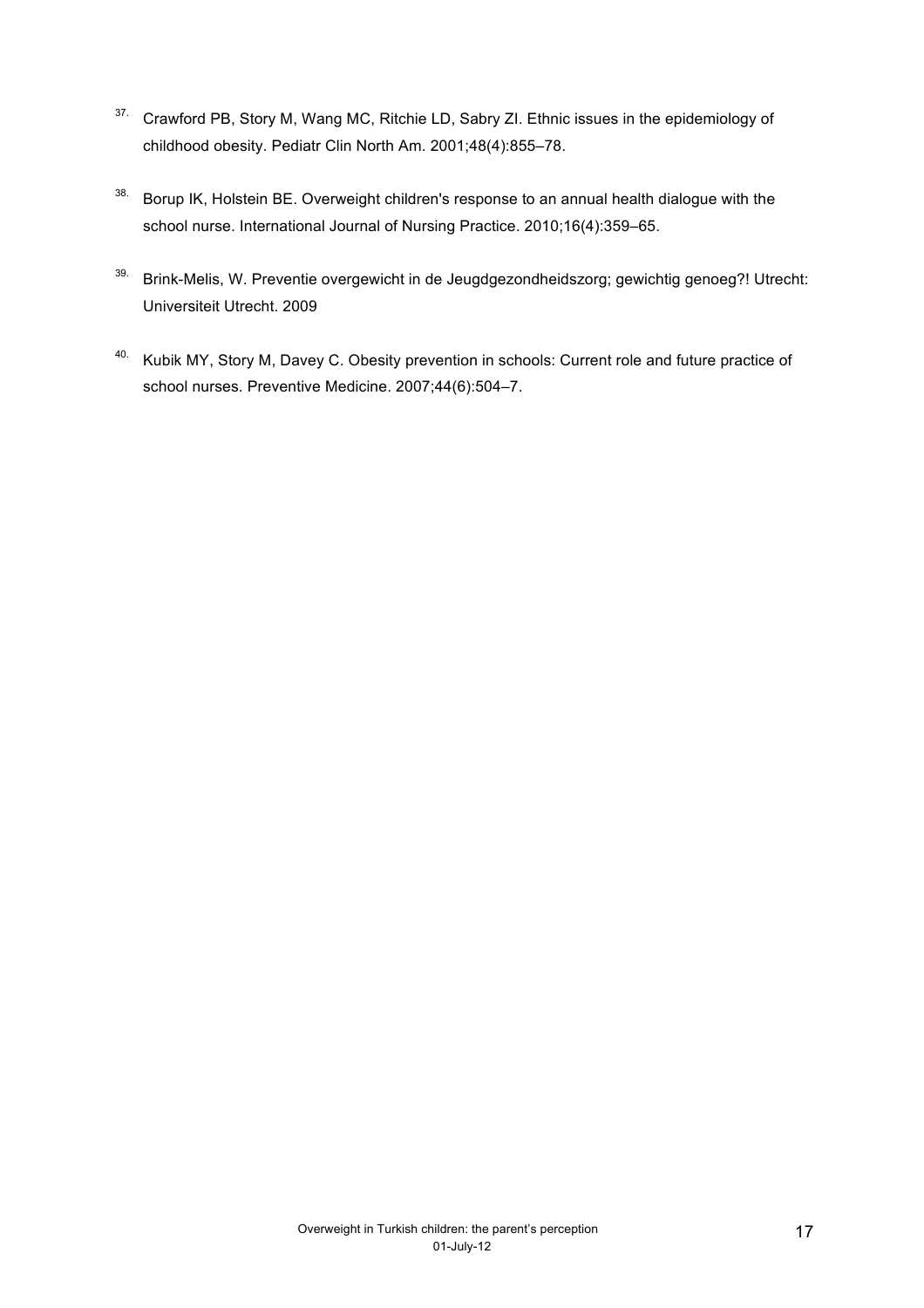#### **Tables and figures**

# **Table 1** topic guide

| Topic:             | <b>Start questions:</b>                                                         |
|--------------------|---------------------------------------------------------------------------------|
| <b>Perception</b>  | - What does overweight and obesity in children mean to you? And in the culture? |
|                    | - When do you think that a child is overweight?                                 |
|                    | - What do you think of your child's weight and why?                             |
|                    | - Do you think that overweight in children is a problem? And in the culture?    |
| <b>Experiences</b> | - Tell us about your experiences related to the lifestyle of Turkish children.  |
|                    | - Which aspects of the Turkish culture influence the lifestyle of children?     |
|                    |                                                                                 |

Added topics

# **Topic:** Role of culture in perception Role of family, grandparents and father Aspects in the Turkish culture that can be used in initiating a healthy lifestyle

# **Table 2** Description of participants

| Pseudonym    | Gender | Age group | <b>Education</b>  | <b>Classification BMI</b> |
|--------------|--------|-----------|-------------------|---------------------------|
|              |        |           |                   | child                     |
| A            | Female | >50       | Primary school    | Overweight                |
| в            | Female | 20-29     | Primary school    | Obese                     |
| C            | Female | 30-39     | Primary school    | Overweight                |
| D            | Female | 30-39     | Secondary school  | Obese                     |
| Е            | Female | 30-39     | Primary school    | Obese                     |
| F*           | Female | 20-29     | Secondary school  | Normal                    |
| G            | Female | >50       | Primary school    | Overweight                |
| н            | Female | 30-39     | Primary school    | Overweight                |
| п            | Female | 30-39     | Primary school    | Overweight                |
| K*           | Male   | >50       | Primary school    | Overweight                |
| L*           | Female | 30-39     | Primary school    | Obese                     |
| Informant 1* | Female | 30-39     | Vocational school | Normal                    |

\* Theoretical sample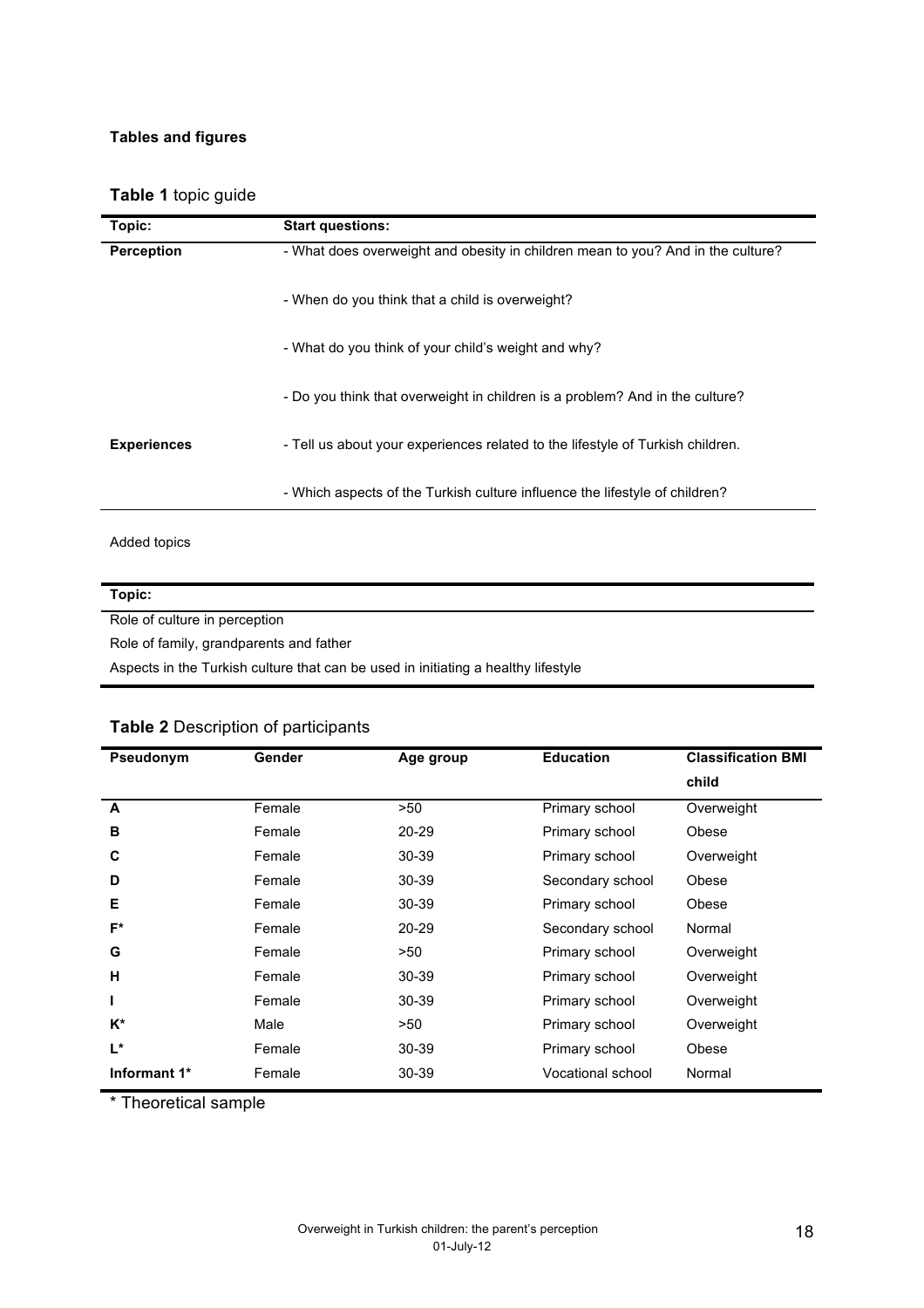#### **Table 3** Overview core themes

| <b>Core theme</b>            | Sub-category              | Quote                          | <b>Conclusion</b>           |
|------------------------------|---------------------------|--------------------------------|-----------------------------|
| <b>Perception of weight</b>  | In general                | If you look here, he's         | Although recognizing        |
|                              |                           | really skinny. But if you      | overweight in general,      |
|                              |                           | look here, you see a little    | they misperceive the        |
|                              |                           | belly and then step-by-        | gravity of their child's    |
|                              |                           | step the belly grows and       | weight status.              |
|                              |                           | legs are thicker.'(D)          |                             |
|                              | Body image of their child | 'My son looks like the         |                             |
|                              |                           | third picture, a little belly. |                             |
|                              |                           | Really the same.'(E)           |                             |
| <b>Willingness to change</b> |                           | 'If the mother is not          | Changing the lifestyle of a |
|                              |                           | willing, it isn't going to     | child lies within the       |
|                              |                           | happen.'(G)                    | mother. She needs to be     |
|                              |                           |                                | determined to change.       |

# **Table 5** Overview contextual themes

| <b>Contextual theme</b> | Sub-category         | Quote                       | Conclusion                |
|-------------------------|----------------------|-----------------------------|---------------------------|
| Role of culture         | Perception of weight | 'In Turkey people think     | In the Turkish community  |
|                         |                      | that when children are      | being overweight is not a |
|                         |                      | overweight, they're going   | problem. The social       |
|                         |                      | to be very tall when they   | aspect of the culture and |
|                         |                      | grow up.' (C)               | the habits influences     |
|                         | Social aspect        | ' All Turkish people make   | family lifestyle.         |
|                         |                      | food when friends or        |                           |
|                         |                      | family are visiting.' (I)   |                           |
|                         | <b>Habits</b>        | 'I think that Turkish       |                           |
|                         |                      | children are heavier        |                           |
|                         |                      | because of how they eat     |                           |
|                         |                      | and because they do not     |                           |
|                         |                      | exercise. After school      |                           |
|                         |                      | every mother goes to the    |                           |
|                         |                      | park if the weather is      |                           |
|                         |                      | good, if not the children   |                           |
|                         |                      | stay home and watch TV      |                           |
|                         |                      | or play PlayStation all     |                           |
|                         |                      | day.'(L)                    |                           |
| Role of family          | Father               | 'Her dad tells her that she | The role of father is not |
|                         |                      | can eat whatever she        | as rigid and differs per  |
|                         |                      | wants; when she is 15 or    | family. Family members    |
|                         |                      | 16 years old she will want  | such as grandparents      |
|                         |                      | to lose weight herself.'(A) | need to be respected,     |
|                         | Grandparents         | "My parents find the        | which can confuse         |